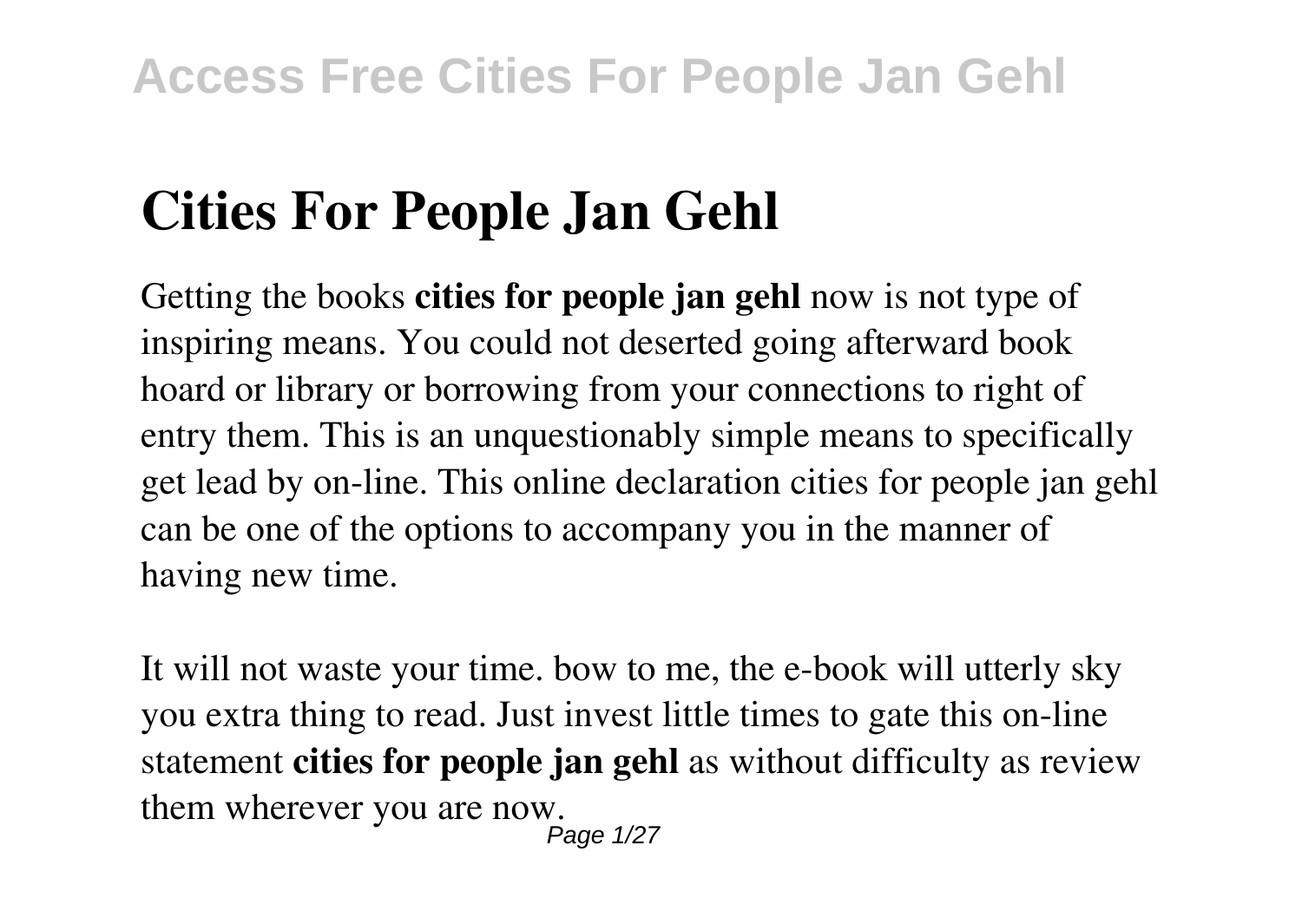Cities for people: A lecture by Jan Gehl Jan Gehl - Cities for People – As Time Goes By *Cities for People In Search of the Human Scale | Jan Gehl | TEDxKEA* Soft Cities | David Sim, Gehl | H22 Summit 2019 Jan Gehl Interview: How to Build a Good City GSFA 2016 | Placemaking Video | Cities for People - Jan Gehl **Jan Gehl on changing mindsets about urban planning and living Intelligent Cities: Jan Gehl on the Neighborhood** The Human Scale **Jan Gehl: Designing Cities for People, Not Cars** *Jan Gehl: Car invasion and modernism's impact on building scale Cities for people. Interview with Jan Gehl What is New Urbanism? ??The Death and Life of Great American Cities by Jane Jacobs (Summary) -- Essence of Urban Planning* Copenhagen Urban Development Jane Jacobs on urban design of Toronto \u0026 Montreal circa 1969 Page 2/27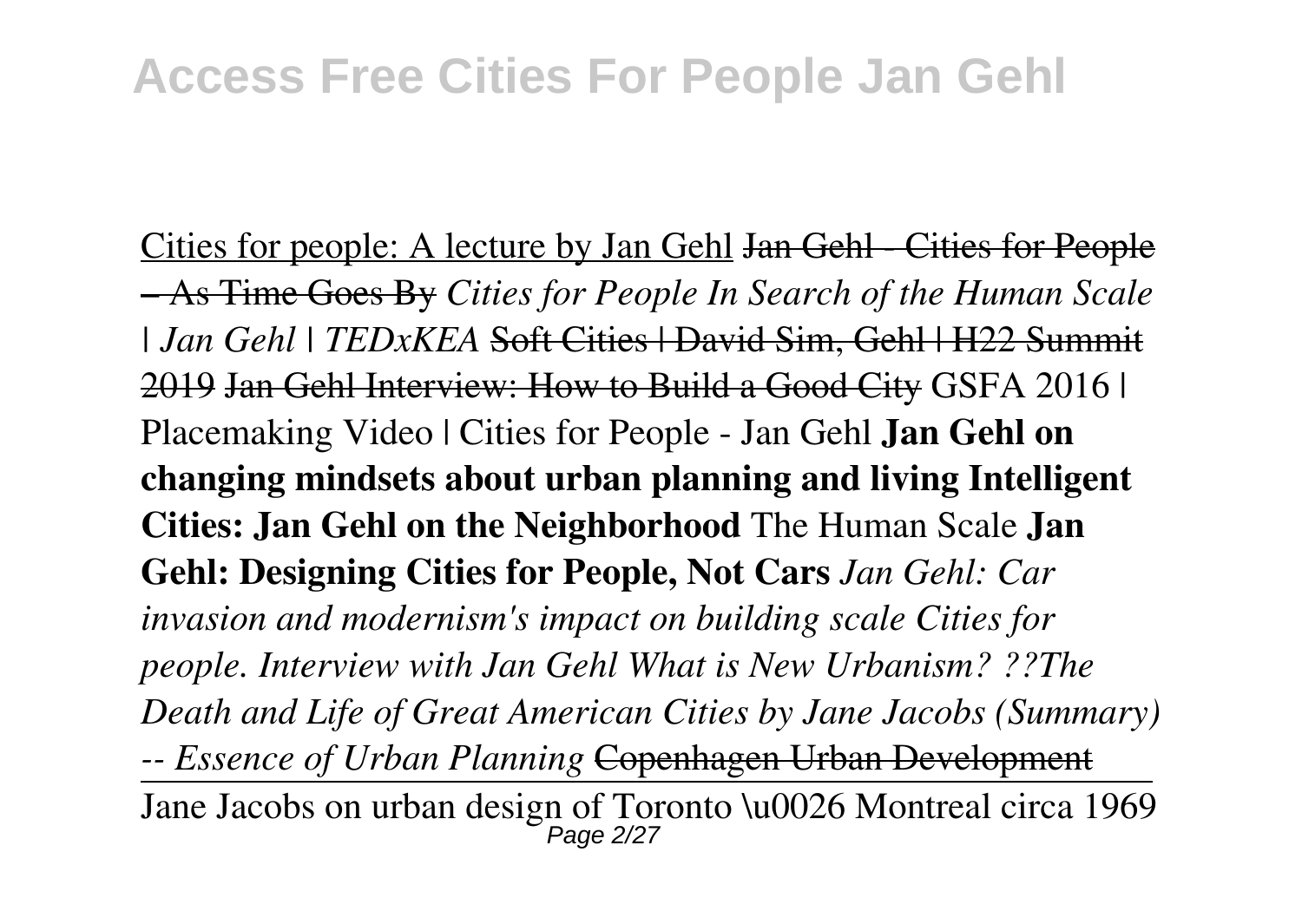*7 principles for building better cities | Peter Calthorpe Jane Jacobs: Neighborhoods in Action* How to Make an Attractive City Douglas Farr - Sustainable Urbanism: Urban Design with Nature Jan Gehl / Danish Design - SFU DutchDesign Ecocity 2011 | Jan Gehl | Ecocities - and much more Intelligent Cities: Jan Gehl on Community *Jan Gehl. Lecture \"Moscow. Towards a Great City for People\" Greater Copenhagen - A City made for People Rachel Dorothy Tanur Lecture: Jan Gehl, \"Livable Cities for the 21st Century\"* Jan Gehl talks about slums, mars and more **Cities for People Jan Gehl - Documentary Excerpt - Livable Places**

Cities For People Jan Gehl

Gehl is a global leader in people centered urban design. With studios in Copenhagen, New York and San Francisco, we are making 'cities for people'.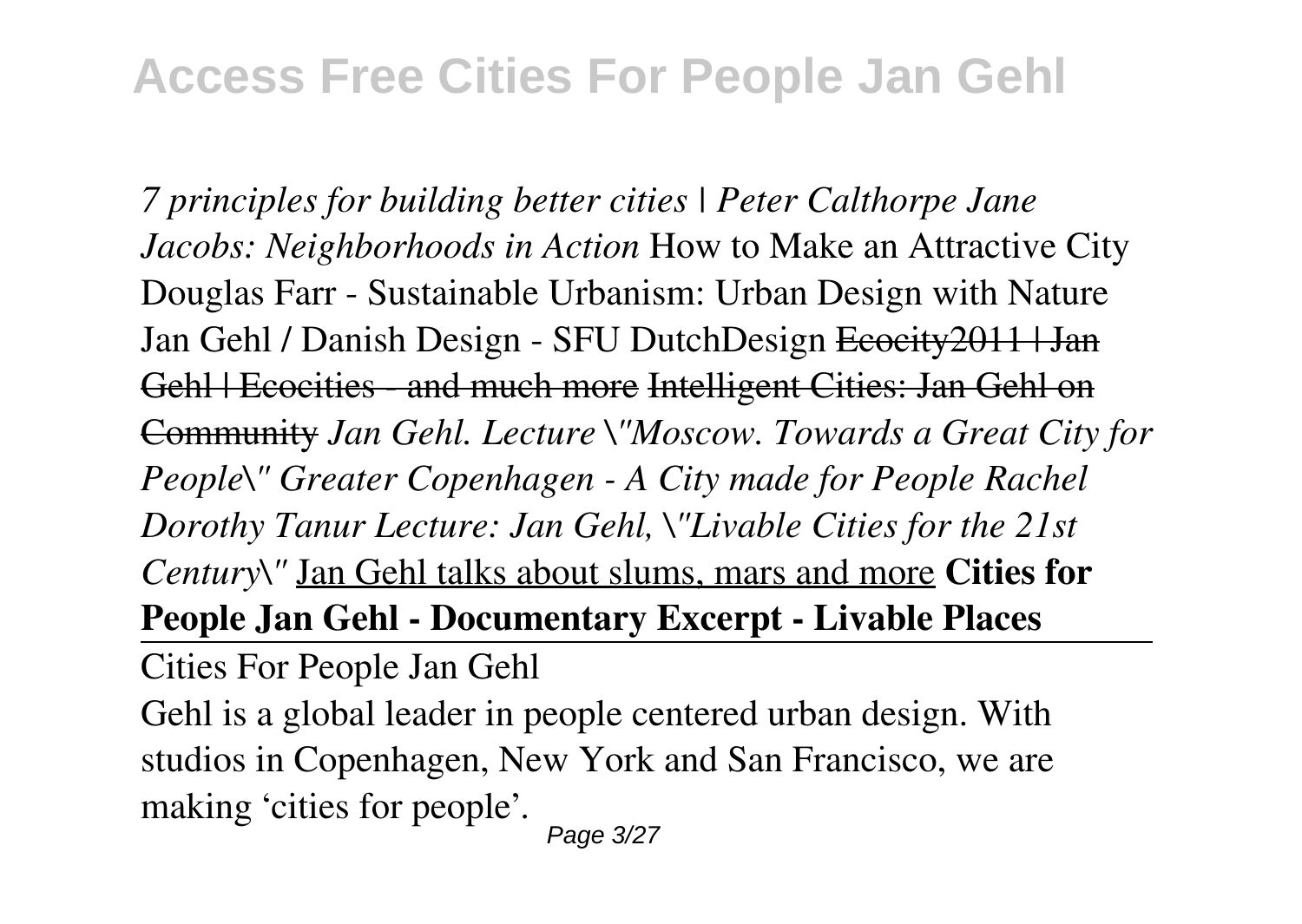#### Gehl — Making Cities for People

'Jan Gehl is our greatest observer of urban quality and an indispensable philosopher of cities as solutions to the environmental and health crises that we face. With over half the world s population now in urban areas, the entire planet needs to learn the lessons he offers in Cities for People.' --Janette Sadik-Khan, Commissioner of the New York City Department of Transportation

Cities for People: Amazon.co.uk: Jan Gehl: Books Jan Gehl is a founding partner of Gehl Architects—Urban Quality Consultants. He is the author of Life Between Buildings and Public<br>  $Page 4/27$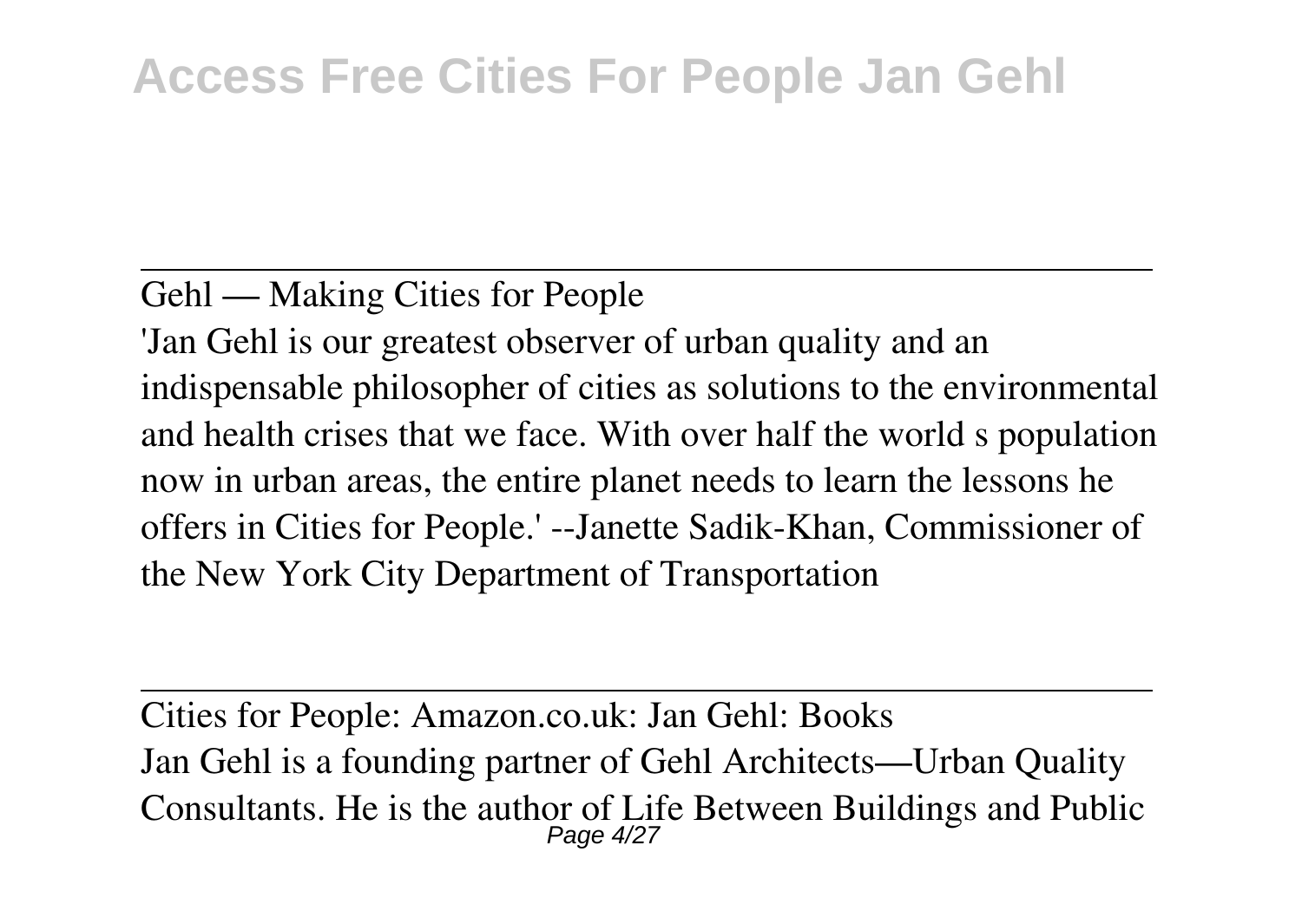Spaces, Public Life . He has received numerous awards for his work and is widely credited with creating and renewing urban spaces in cities around the world, including Copenhagen, Melbourne, New York City, London, and many others.

Cities for People - Jan Gehl - Google Books Cities for People by Jan Gehl. Gehl is an architect and urban designer whose practice is well known for its attention to making public spaces that foster civic life. Underpinning his work is a critique of modern town planning's penchant for traffic flow and hard-edged design, where the conditions of common space are overshadowed (often literally) by an emphasis on individual buildings and unengaging facades. Page 5/27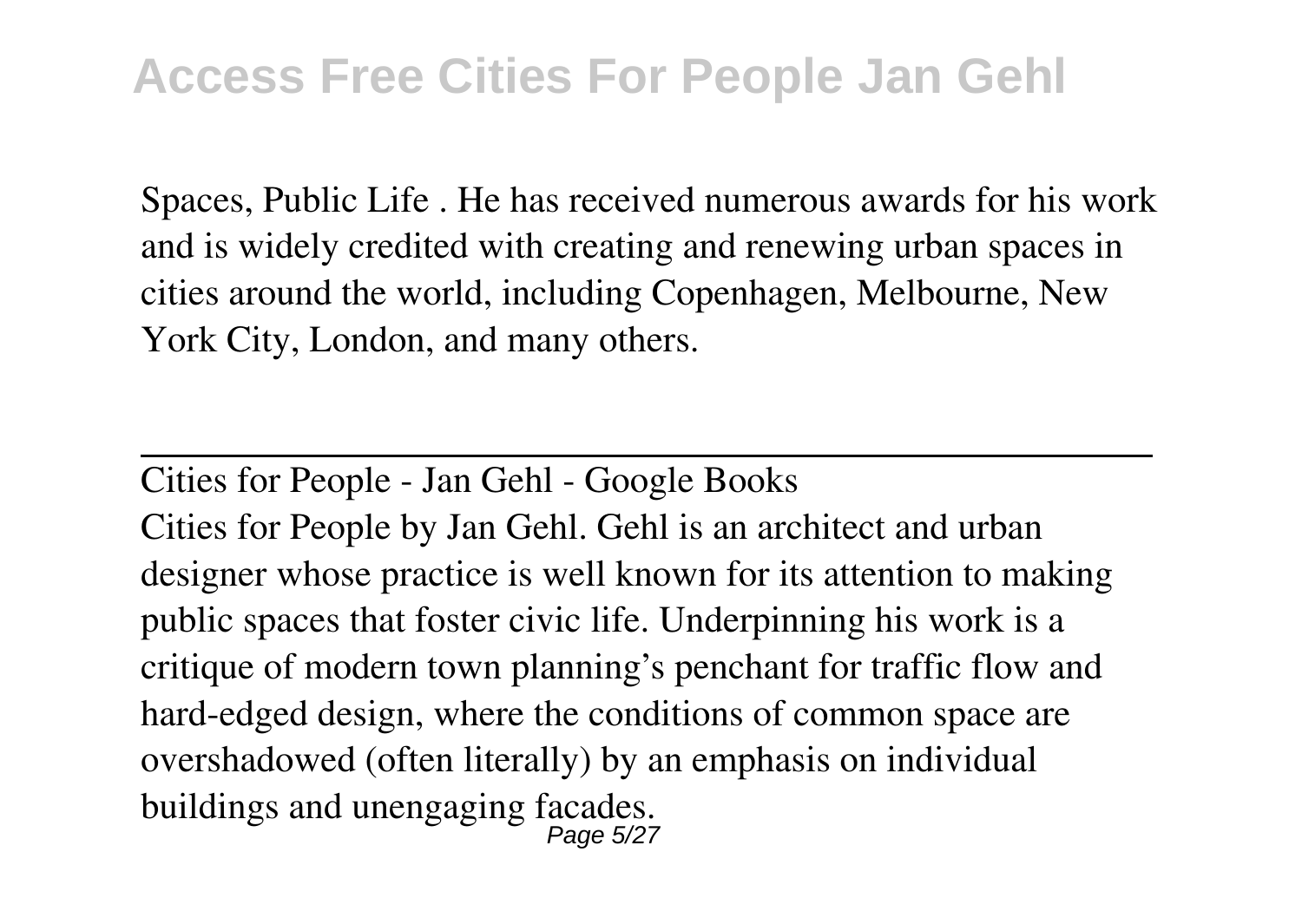Cities for People by Jan Gehl | ArchitectureAU Jan Gehl is a founding partner of Gehl Architects—Urban Quality Consultants. He is the author of Life Between Buildings and Public Spaces, Public Life . He has received numerous awards for his work...

Cities for People by Jan Gehl - Books on Google Play Cities for People Jan Gehl. For more than forty years Jan Gehl has helped to transform urban environments around the world based on his research into the ways people actually use—or could use—the spaces where they live and work. In this revolutionary book, Gehl<br> $P_{\text{age 6/27}}$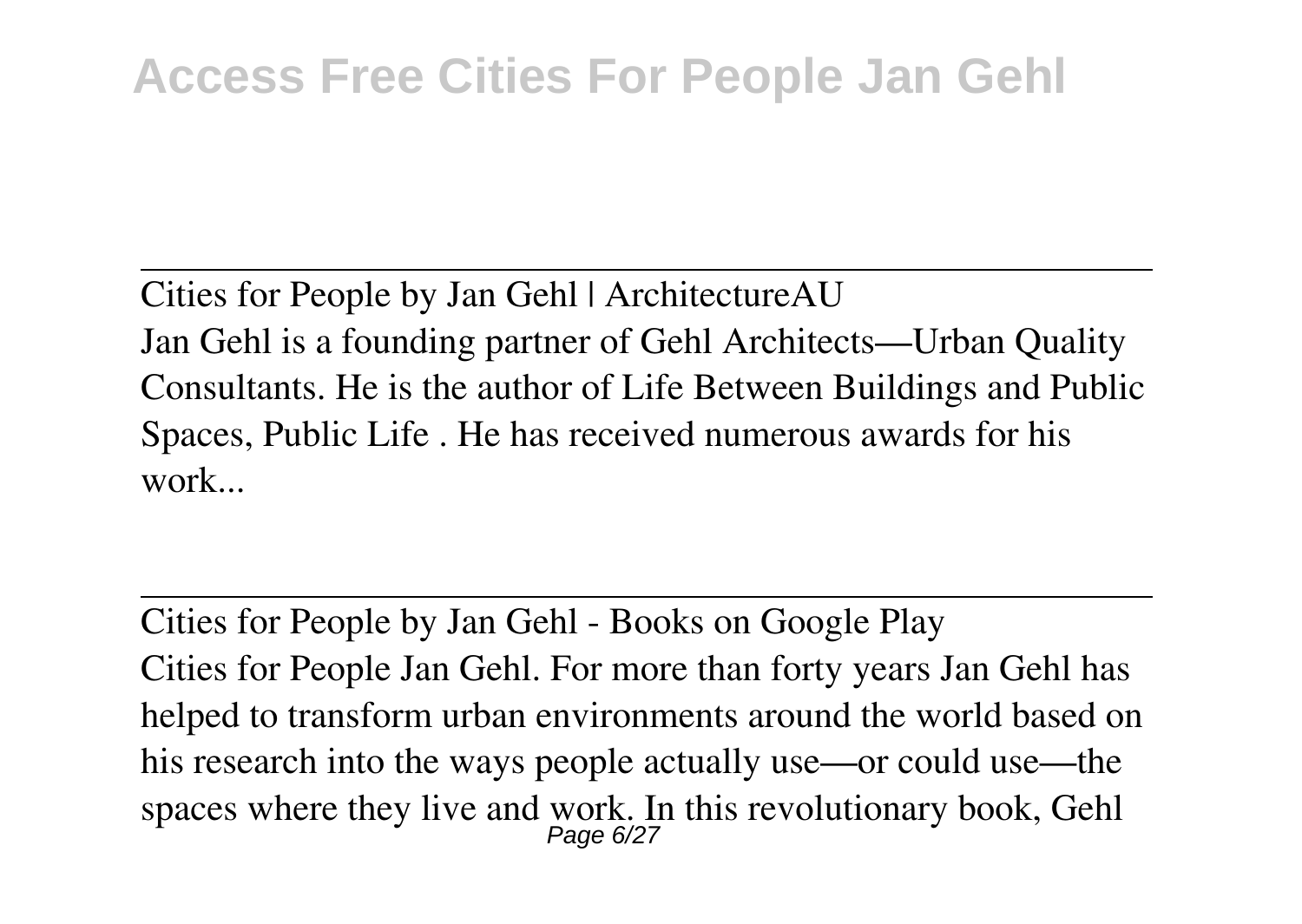presents his latest work creating (or recreating) cityscapes on a human scale. ...

Cities for People | Jan Gehl | download

They are all wide brimmed and very good for holidays"), Jan Gehl and City of Melbourne Manager of Urban Design, Rob Moore, guided us through the history of Melbourne's now celebrated streetscapes and reflected on their vision of the elements of a livable city. Much of what we Melburnians now take for granted – laneway culture, outdoor dining, Copenhagen-style cycle lanes, the gradual erosion of the pre-eminence of the car in favour of the pedestrian and cyclist – are revealed as a ...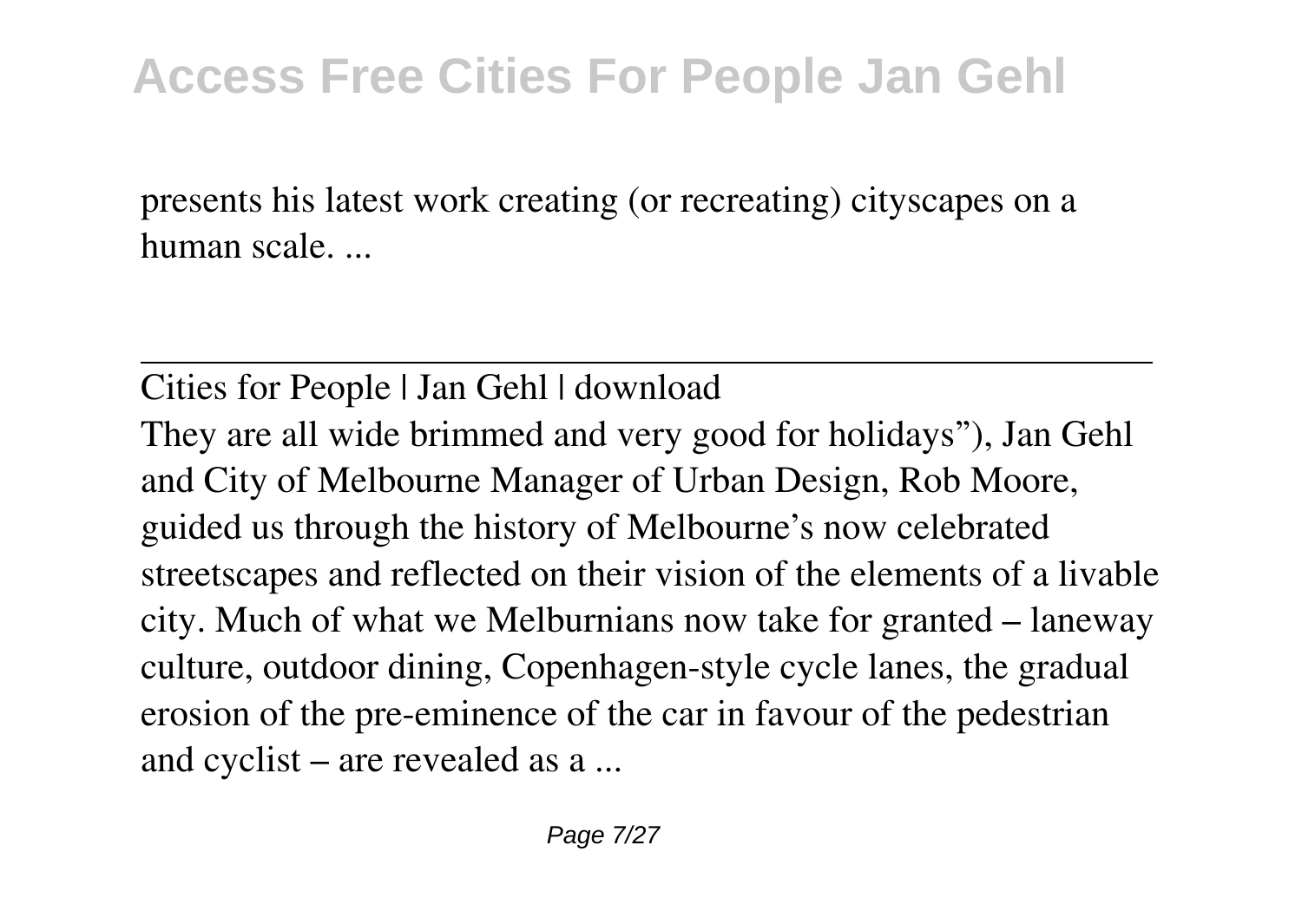Cities for people: Jan Gehl | Assemble Papers Architect Jan Gehl is credited for helping turn Copenhagen into one of the world's most livable cities over the past several decades. Gehl's focus on making cities for people has influenced urban planning globally—including right here in San Francisco.

Cities for People - Island Press

Gehl Architects works with the City of New York on their '"PlaNYC" project, which aims to create a better quality of life for New Yorkers. Gehl Architects goes global The London PSPL Analysis marks a milestone for the firm, as this is the first time Gehl works in a mega city, on a global scale.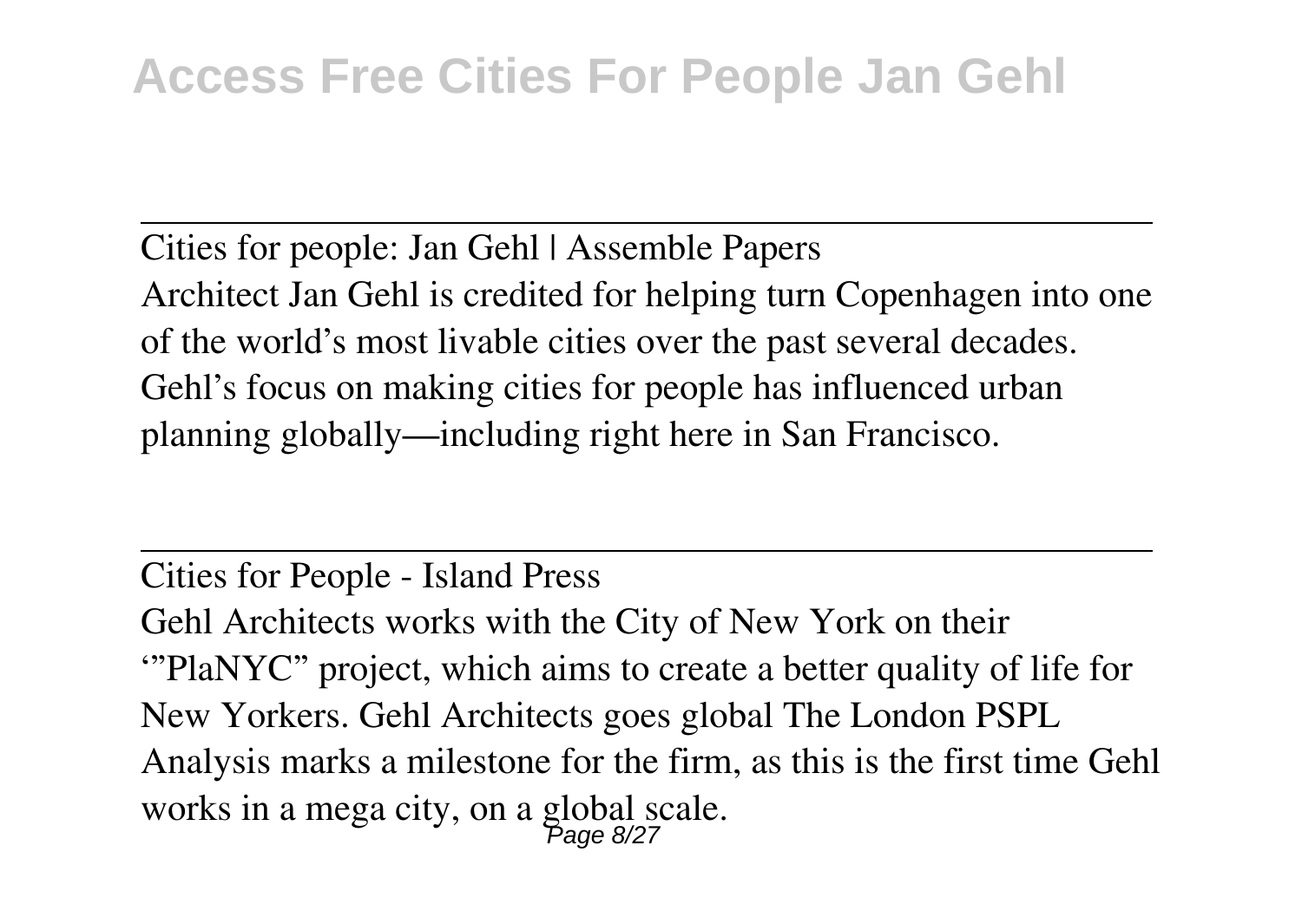Story - Gehl - Gehl — Making Cities for People Danish architect Jan Geh l is a world renowned expert in all things related to urban design and public spaces. He obtained this expertise by publishing numerous books, and later, from his...

Jan Gehl's 5 Rules for Designing Great Cities | ArchDaily Gehl has been influential in Australia and New Zealand as well, where he prepared Public Life studies for the city centres of Melbourne (1994 and 2004), Perth (1995 and 2009), Adelaide (2002) Sydney (2007), Auckland (2008), Wellington (2004), Christchurch, Launceston and Hobart (2010) Page 9/27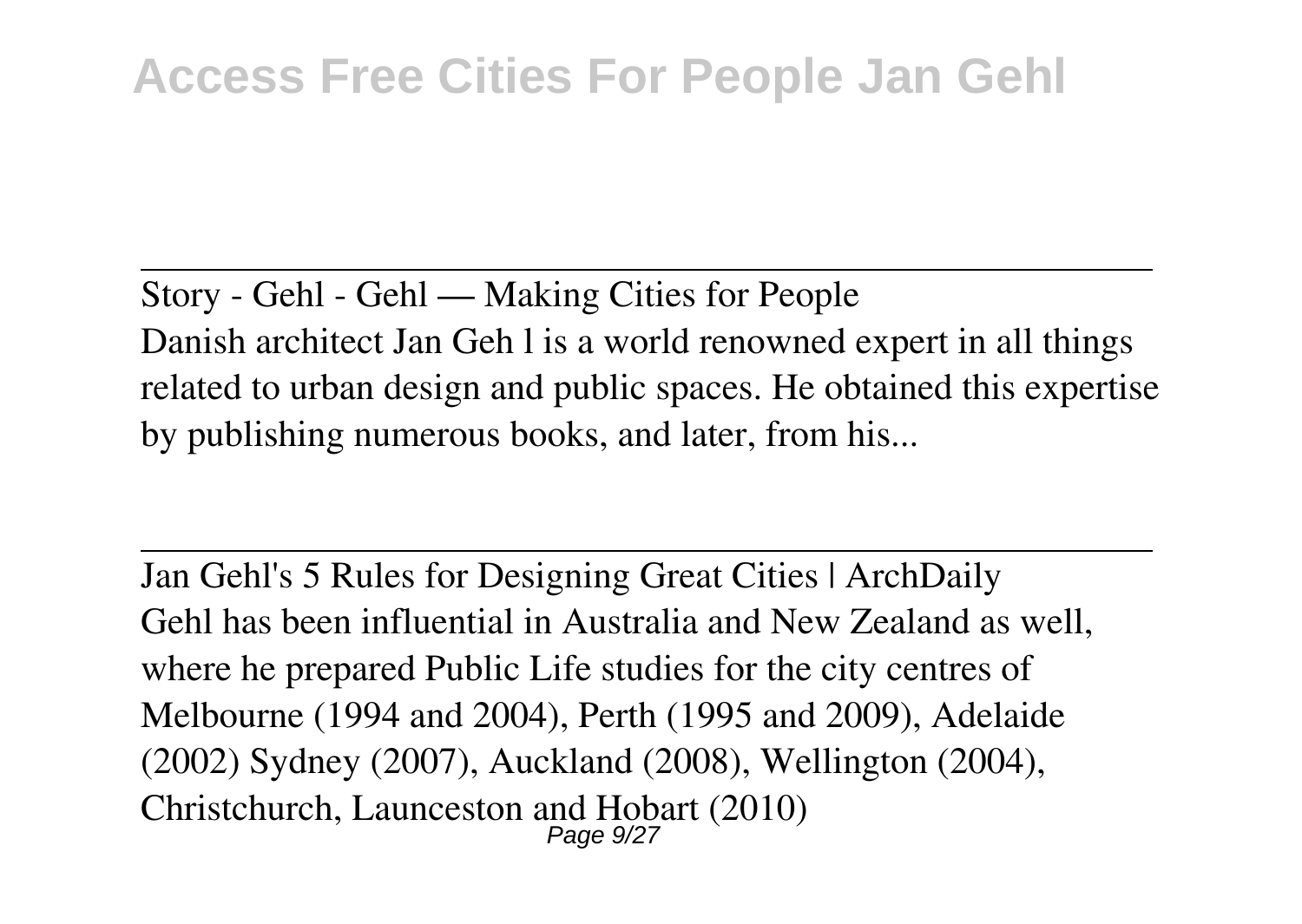Jan Gehl - Wikipedia 'Jan Gehl is our greatest observer of urban quality and an indispensable philosopher of cities as solutions to the environmental and health crises that we fa...

Cities for people: A lecture by Jan Gehl - YouTube Jan Gehl presents his perspective on how to properly develop cities on a human scale. He gives persuasive evidence for how modern architecture has departed from the essence of livability that had dictated city design for prior centuries.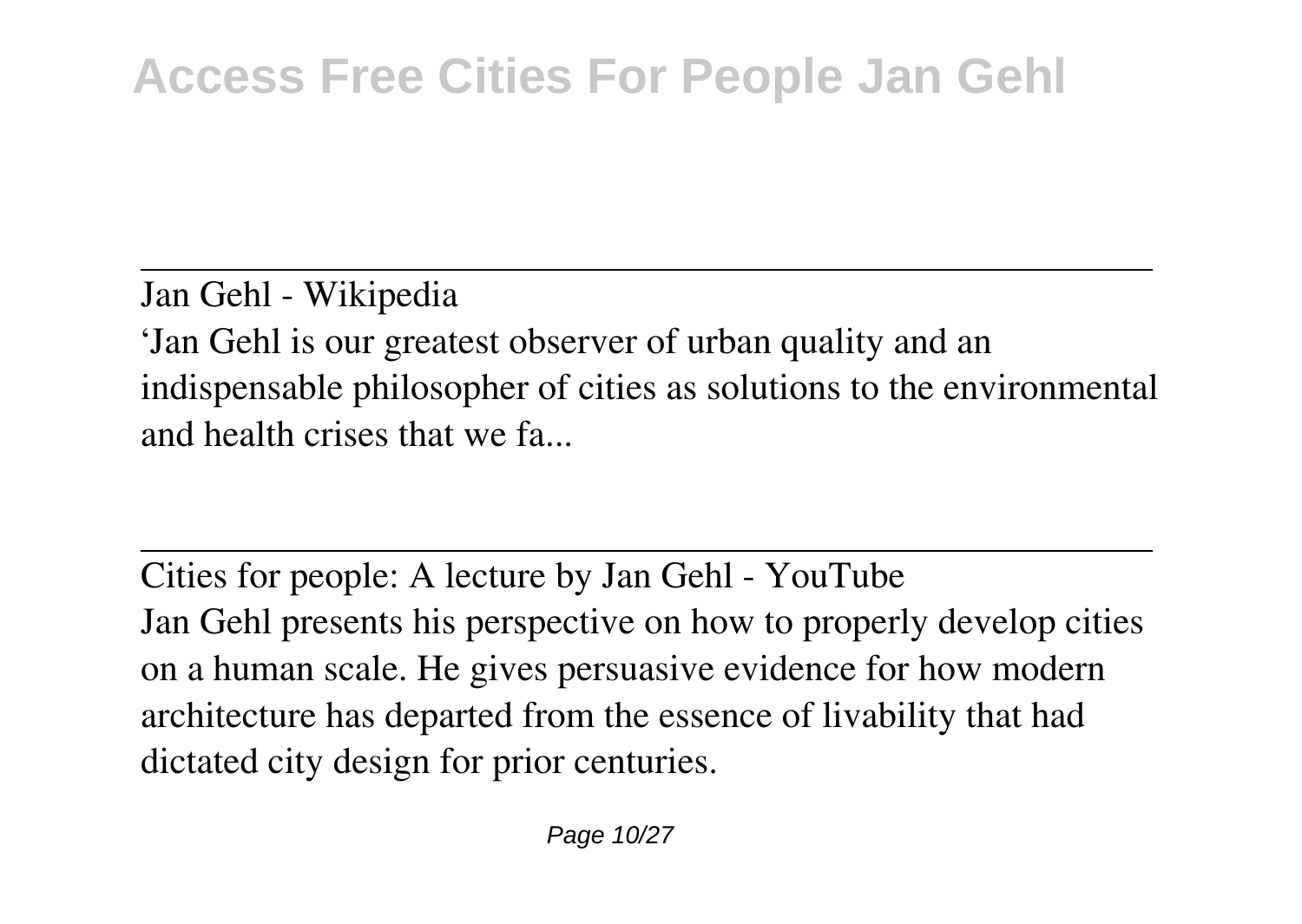Cities for People by Jan Gehl - Goodreads The lecture explored some of the issues In his latest book "Cities for People" which presents his latest work creating and recreating cityscapes on a human scale.

Cities for people – Jan Gehl – A&DS Book Description. Renowned architect and urban planner Jan Gehl explains the methods and tools he has used to reconfigure unworkable cityscapes into safe and sustainable cities for people – something he has helped do in Copenhagen, Melbourne, and New York City. About the Author.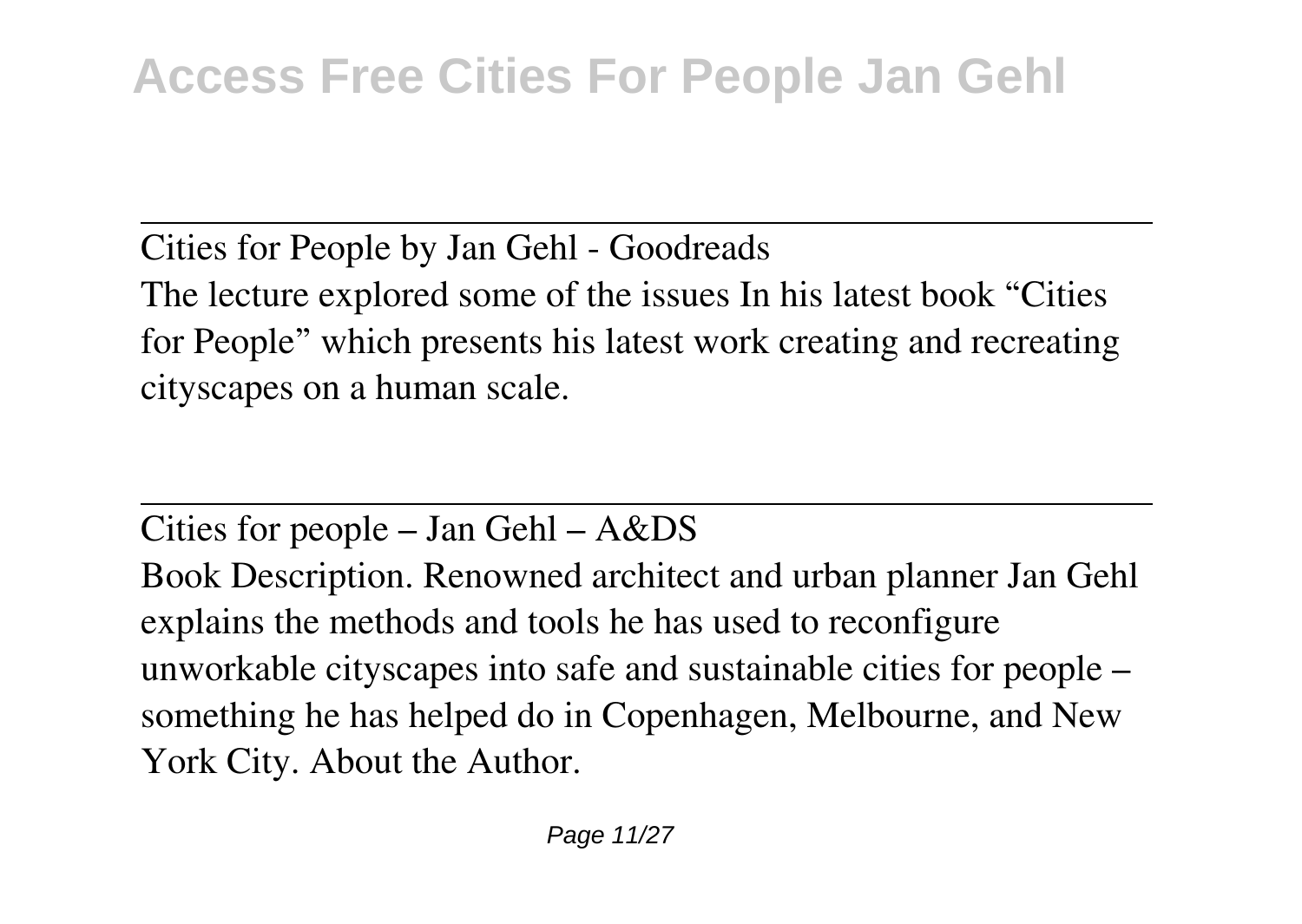Cities for People: Gehl, Jan, Rogers, Lord Richard ... With IFHP's focus on better cities for all people, Jan Gehl's role as special advisor to IFHP seems a perfect match. Together with the IFP global community, Jan's vast experience and valuable guidance will help boost the joint journey towards life in more sustainable cities. Upon his accepting the new role, Jan Gehl says: "I am delighted to be able to give impetus to this important agenda of cities for people, for all people.

Cities for People - Jan Gehl new IFHP special advisor — IFHP Jan Gehl is a founding partner of Gehl Architects—Urban Quality Consultants. He is the author of Life Between Buildings (1971) and Page 12/27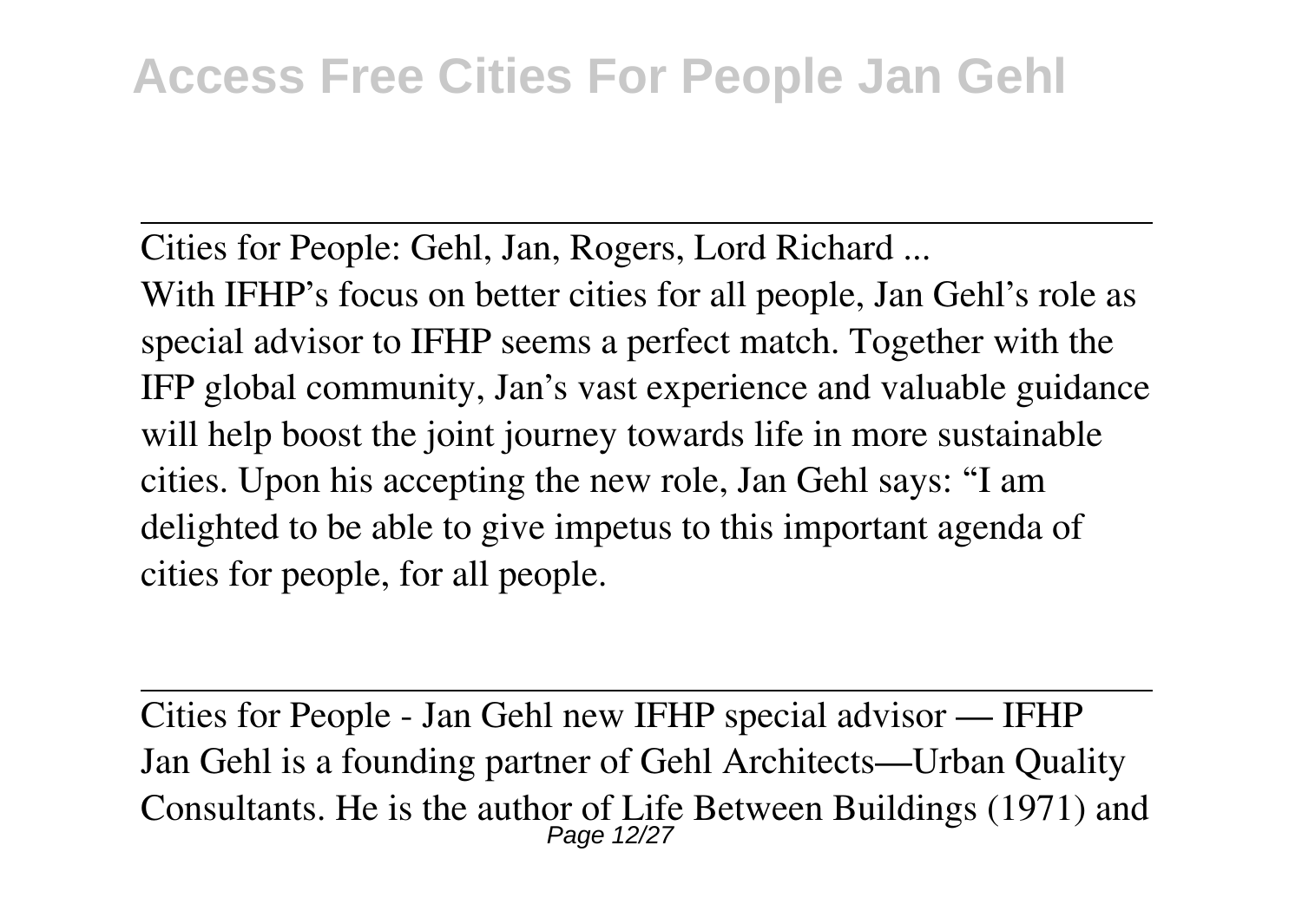Cities for People (2010), among other books. He is widely credited with creating and renewing urban public spaces in cities around the world, including Copenhagen, Melbourne, New York City, London, and many others.

Jan Gehl on 60 Years of Designing Cities for People ...

Jan Gehl is a founding partner of Gehl Architects — Urban Quality Consultants. He is the author of Life Between Buildings (1971) and Cities for People (2010), among other books. He is widely credited with creating and renewing urban public spaces in cities around the world, including Copenhagen, Melbourne, New York City, London, and many others.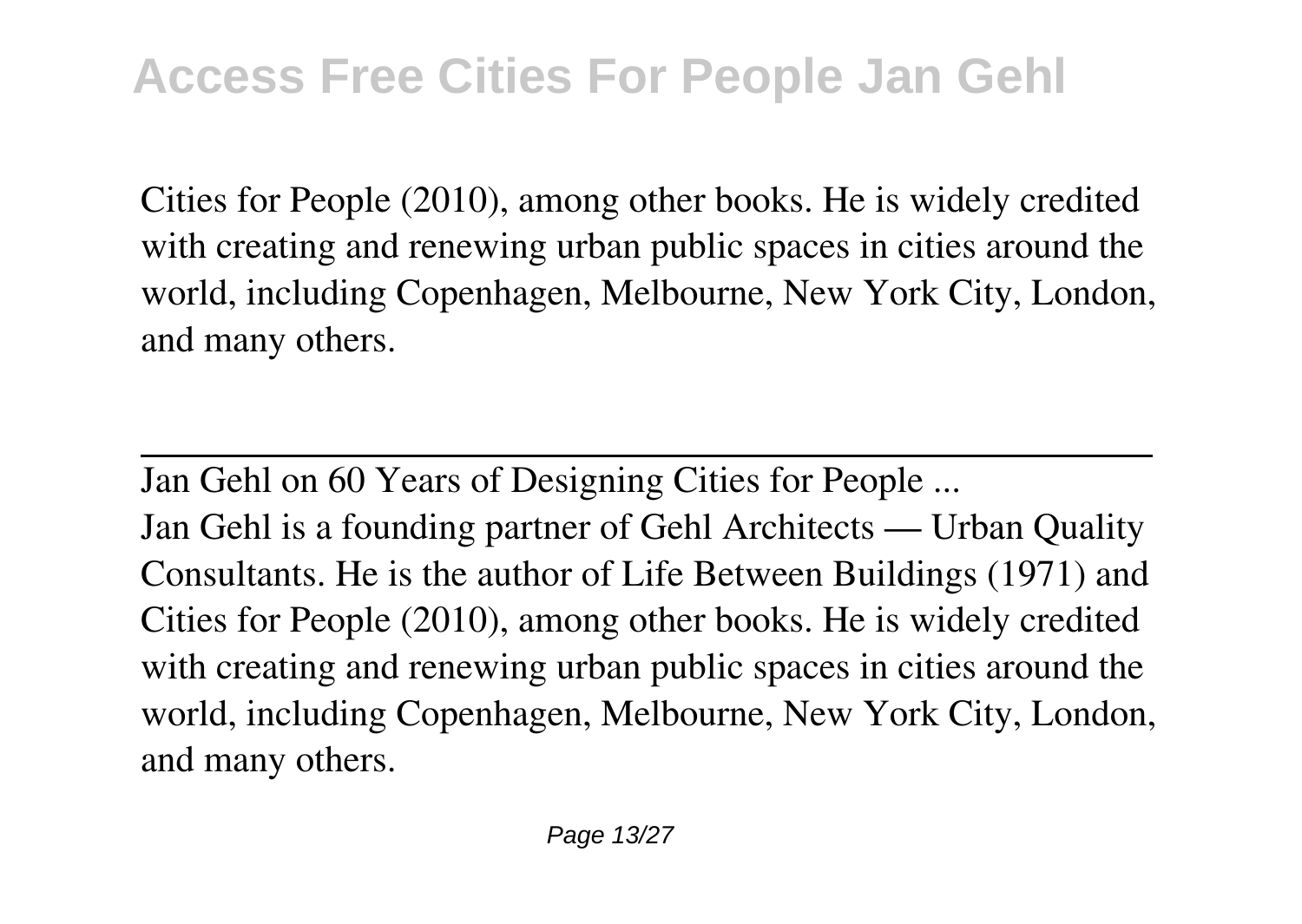For more than forty years Jan Gehl has helped to transform urban environments around the world based on his research into the ways people actually use—or could use—the spaces where they live and work. In this revolutionary book, Gehl presents his latest work creating (or recreating) cityscapes on a human scale. He clearly explains the methods and tools he uses to reconfigure unworkable cityscapes into the landscapes he believes they should be: cities for people. Taking into account changing demographics and changing lifestyles, Gehl emphasizes four human issues that he sees as essential to successful city planning. He explains how to develop cities that are Lively, Safe, Sustainable, and Healthy. Focusing on these issues leads Gehl to think of even the largest city on a very Page 14/27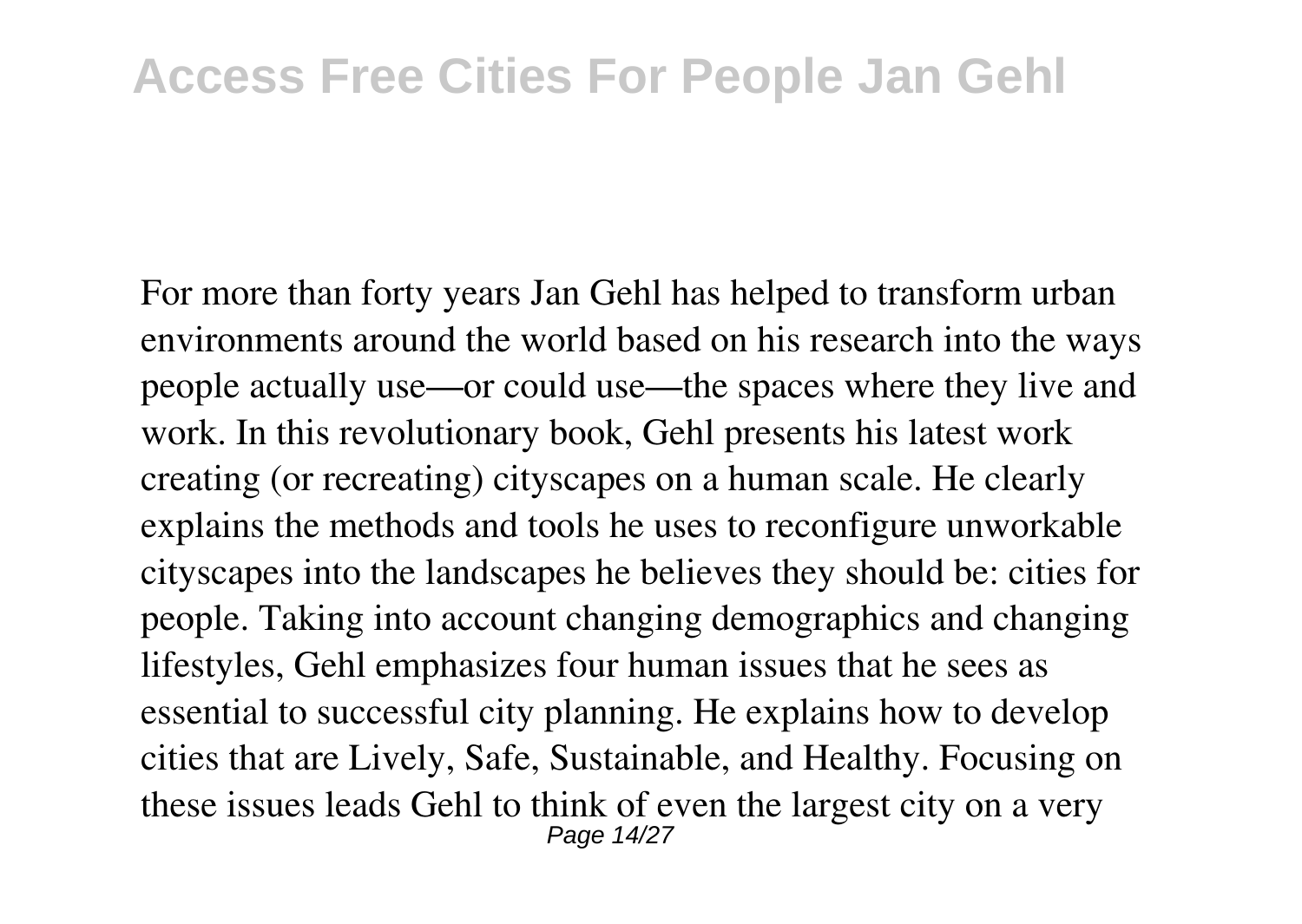small scale. For Gehl, the urban landscape must be considered through the five human senses and experienced at the speed of walking rather than at the speed of riding in a car or bus or train. This small-scale view, he argues, is too frequently neglected in contemporary projects. In a final chapter, Gehl makes a plea for city planning on a human scale in the fast- growing cities of developing countries. A "Toolbox," presenting key principles, overviews of methods, and keyword lists, concludes the book. The book is extensively illustrated with over 700 photos and drawings of examples from Gehl's work around the globe.

For more than forty years Jan Gehl has helped to transform urban environments around the world based on his research into the ways people actually use—or could use—the spaces where they live and Page 15/27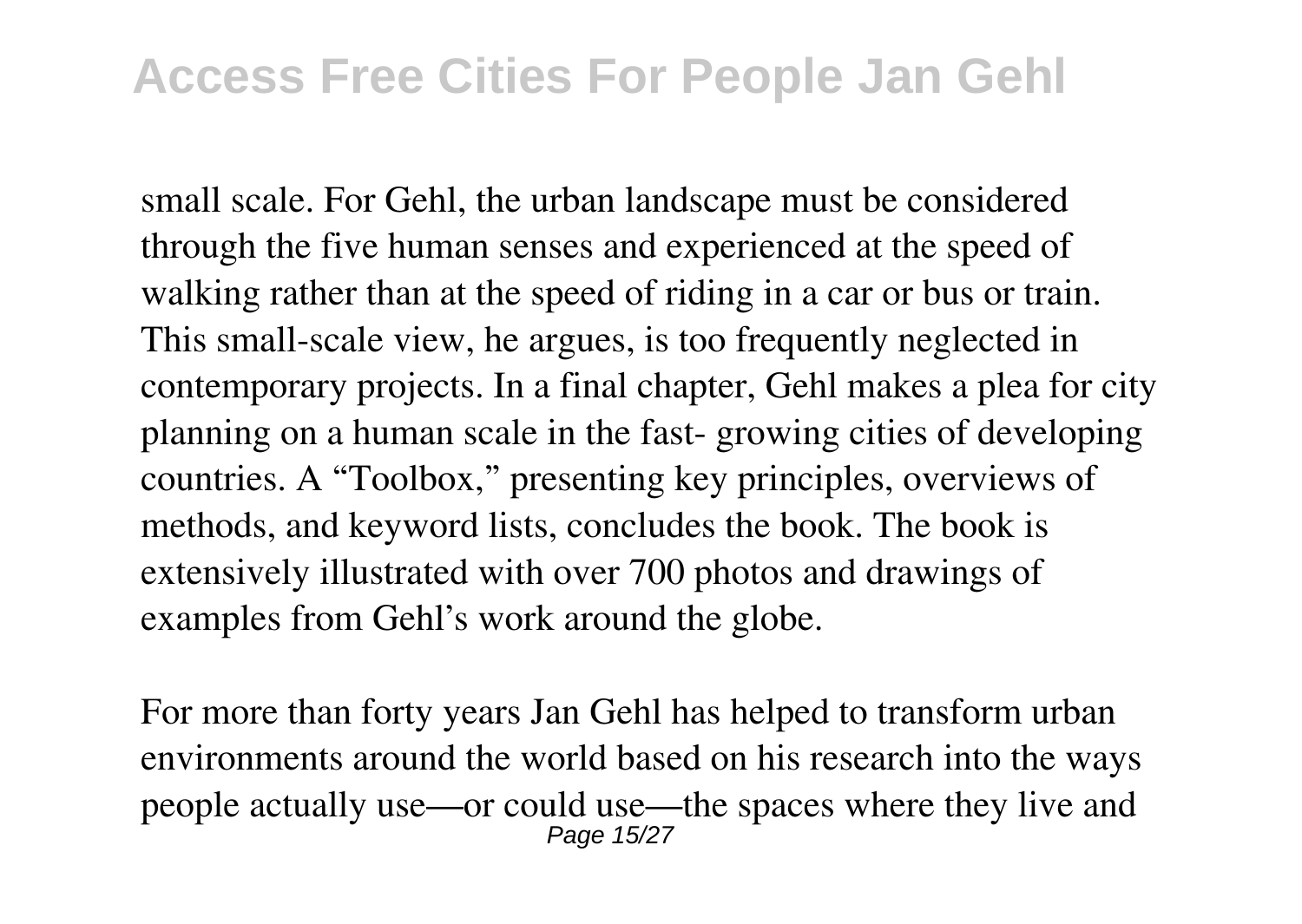work. In this revolutionary book, Gehl presents his latest work creating (or recreating) cityscapes on a human scale. He clearly explains the methods and tools he uses to reconfigure unworkable cityscapes into the landscapes he believes they should be: cities for people. Taking into account changing demographics and changing lifestyles, Gehl emphasizes four human issues that he sees as essential to successful city planning. He explains how to develop cities that are Lively, Safe, Sustainable, and Healthy. Focusing on these issues leads Gehl to think of even the largest city on a very small scale. For Gehl, the urban landscape must be considered through the five human senses and experienced at the speed of walking rather than at the speed of riding in a car or bus or train. This small-scale view, he argues, is too frequently neglected in contemporary projects. In a final chapter, Gehl makes a plea for city Page 16/27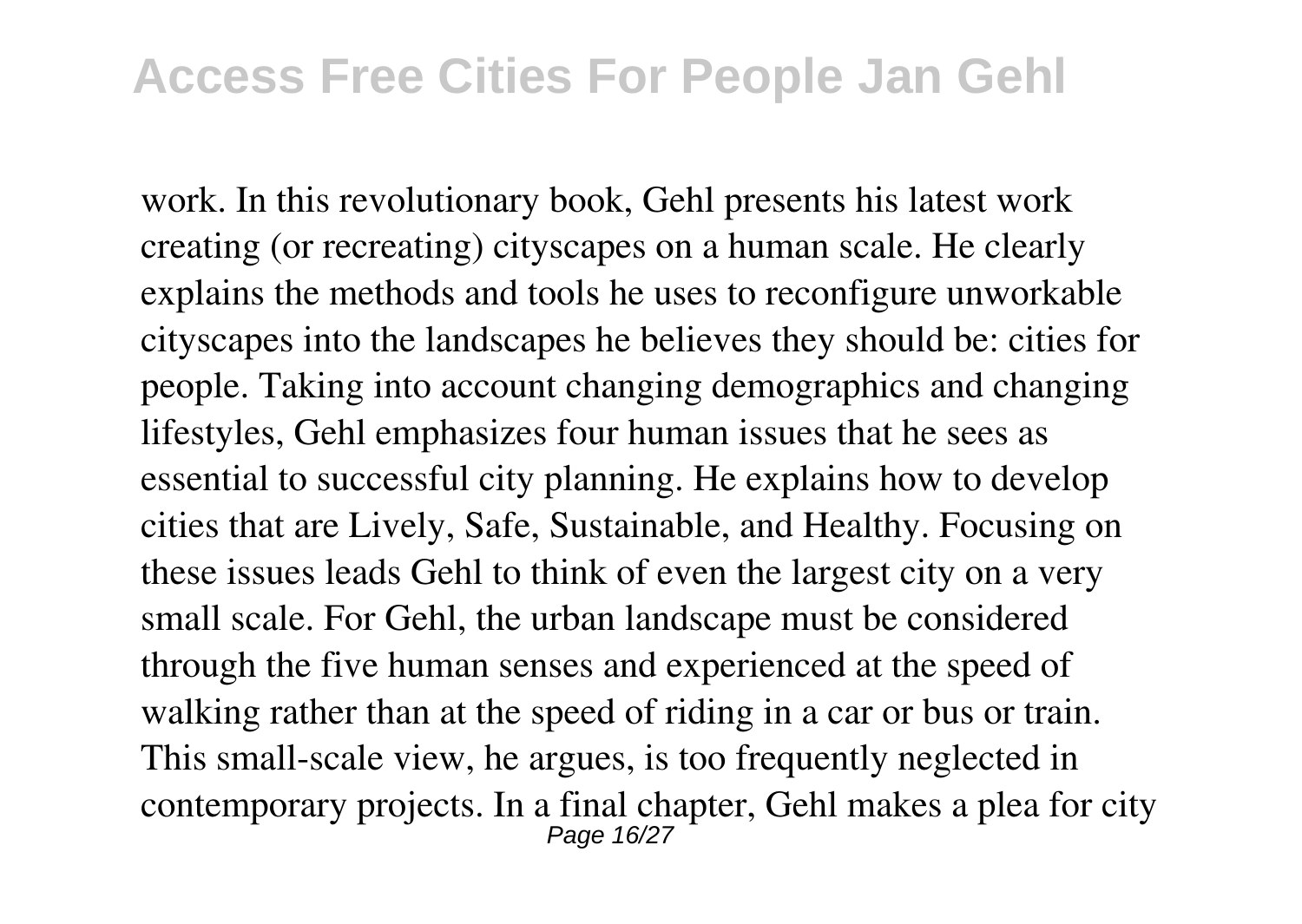planning on a human scale in the fast- growing cities of developing countries. A "Toolbox," presenting key principles, overviews of methods, and keyword lists, concludes the book. The book is extensively illustrated with over 700 photos and drawings of examples from Gehl's work around the globe.

Imagine waking up to the gentle noises of the city, and moving through your day with complete confidence that you will get where you need to go quickly and efficiently. Soft City is about ease and comfort, where density has a human dimension, adapting to our ever-changing needs, nurturing relationships, and accommodating the pleasures of everyday life. How do we move from the current Page 17/27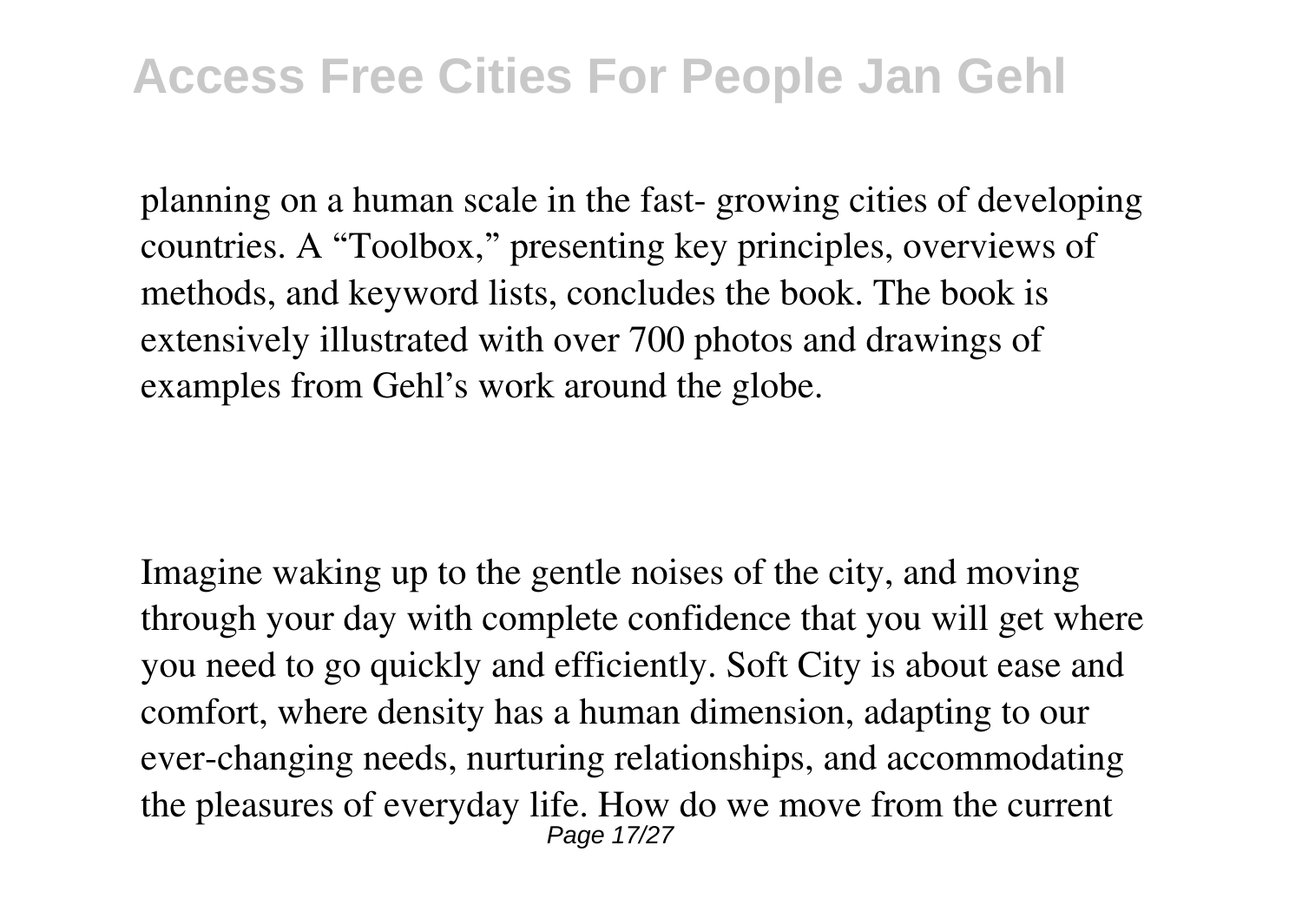reality in most cites—separated uses and lengthy commutes in singleoccupancy vehicles that drain human, environmental, and community resources—to support a soft city approach? In Soft City David Sim, partner and creative director at Gehl, shows how this is possible, presenting ideas and graphic examples from around the globe. He draws from his vast design experience to make a case for a dense and diverse built environment at a human scale, which he presents through a series of observations of older and newer places, and a range of simple built phenomena, some traditional and some totally new inventions. Sim shows that increasing density is not enough. The soft city must consider the organization and layout of the built environment for more fluid movement and comfort, a diversity of building types, and thoughtful design to ensure a sustainable urban environment and society. Soft City begins with Page 18/27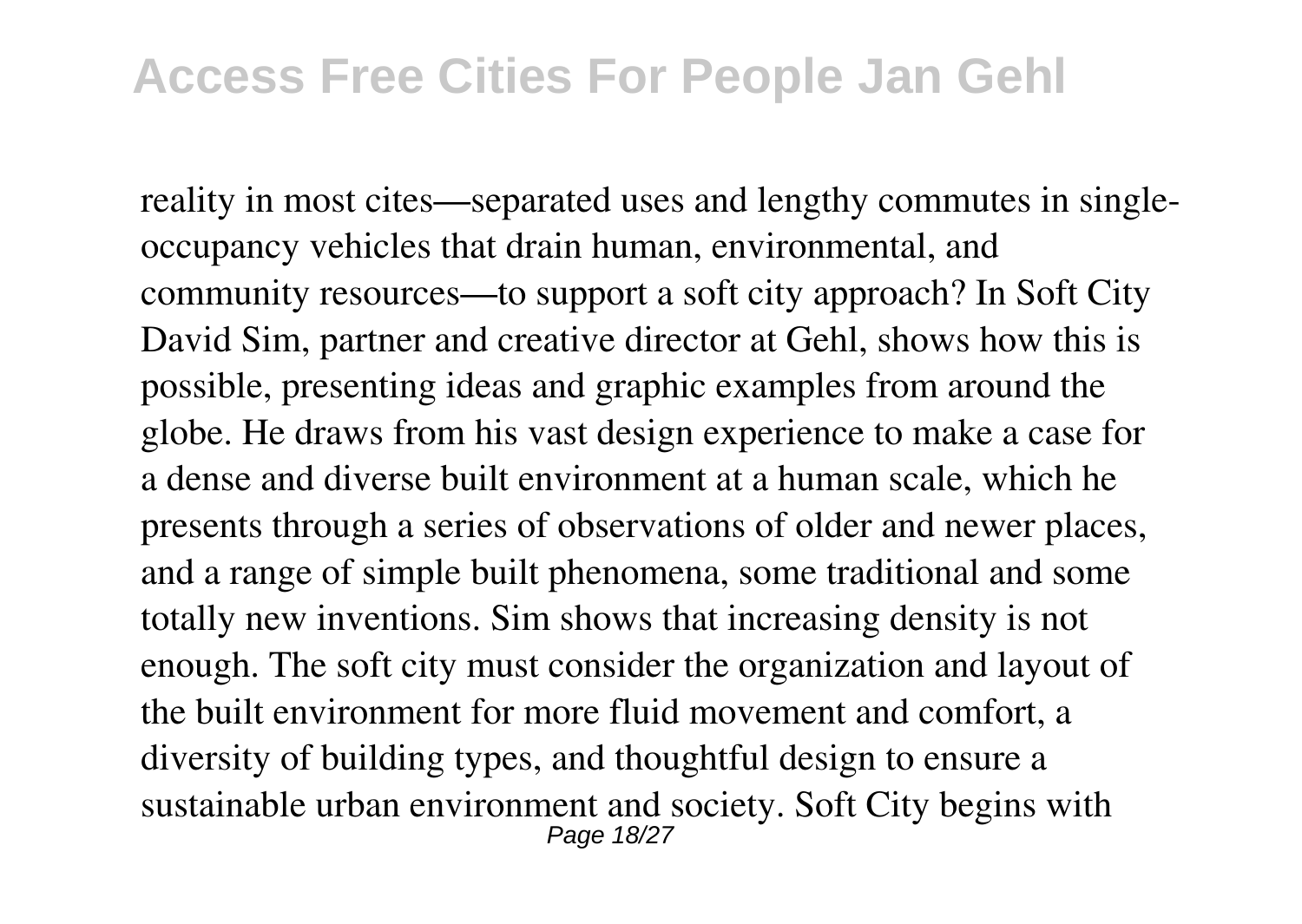the big ideas of happiness and quality of life, and then shows how they are tied to the way we live. The heart of the book is highly visual and shows the building blocks for neighborhoods: building types and their organization and orientation; how we can get along as we get around a city; and living with the weather. As every citizen deals with the reality of a changing climate, Soft City explores how the built environment can adapt and respond. Soft City offers inspiration, ideas, and guidance for anyone interested in city building. Sim shows how to make any city more efficient, more livable, and better connected to the environment.

The first Danish language version of this book, published in 1971, Page 19/27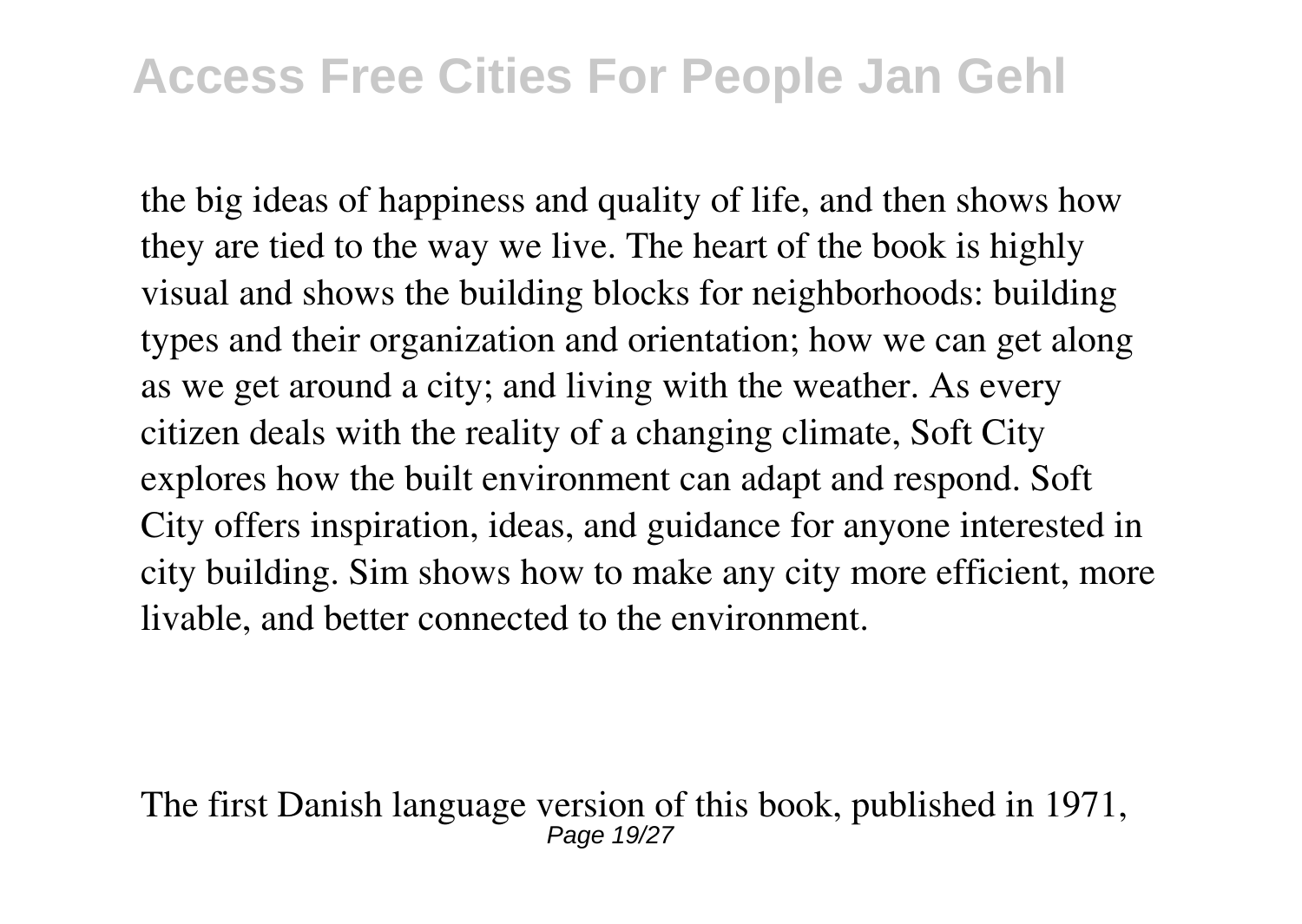was very much a protest against the functionalistic principles for planning cities and residential areas that prevailed during that period. The book carried an appeal to show concern for the people who were to move about between buildings, and it urged an understanding of the subtle, almost indefinable - but definite qualities, which have always related to the interaction of people in public spaces, and it pointed to the life between buildings as a dimension of architecture that needs to be carefully treated. Now 40 years later, many architectural trends and ideologies have passed by over the years. These intervening years have also shown that the liveliness and liveability of cities and residential areas continues to be a important issue. The intensity in which fine public spaces are used at this point in time, as well as the greatly increased general interest in the quality of cities and their public spaces emphasises Page 20/27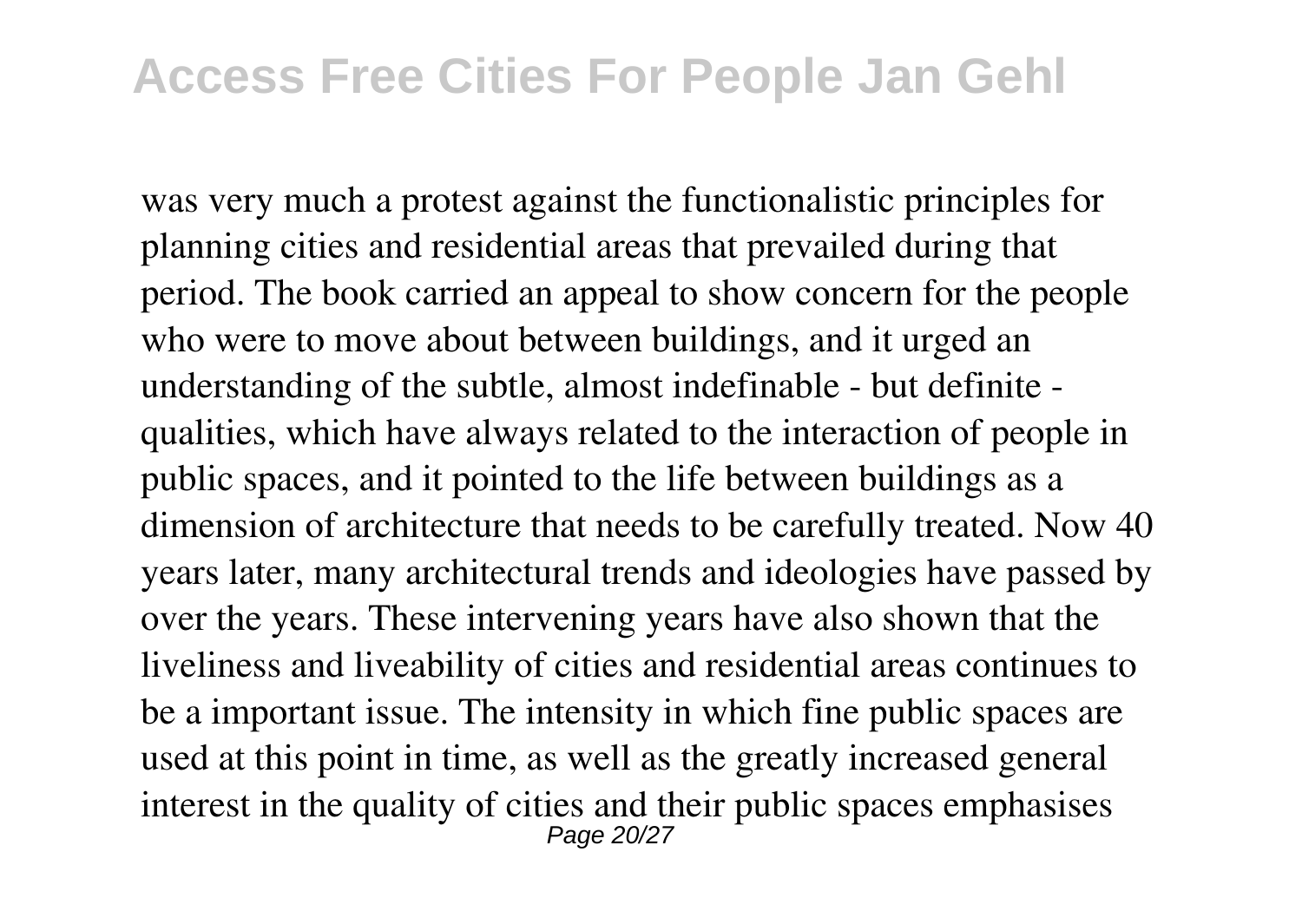this point. The character of life between buildings changes with changes in any given social context, but the essential principles and quality criteria to be employed when working with life between buildings has proven to be remarkably constant. Though this work over the years has been updated and revised several times, this version bears little resemblance with the very early versions, however there was no reason to change the basic message: Take good care of the life between your buildings.

How do we accommodate a growing urban population in a way that is sustainable, equitable, and inviting? This question is becoming increasingly urgent to answer as we face diminishing fossil-fuel resources and the effects of a changing climate while global cities continue to compete to be the most vibrant centers of culture, Page 21/27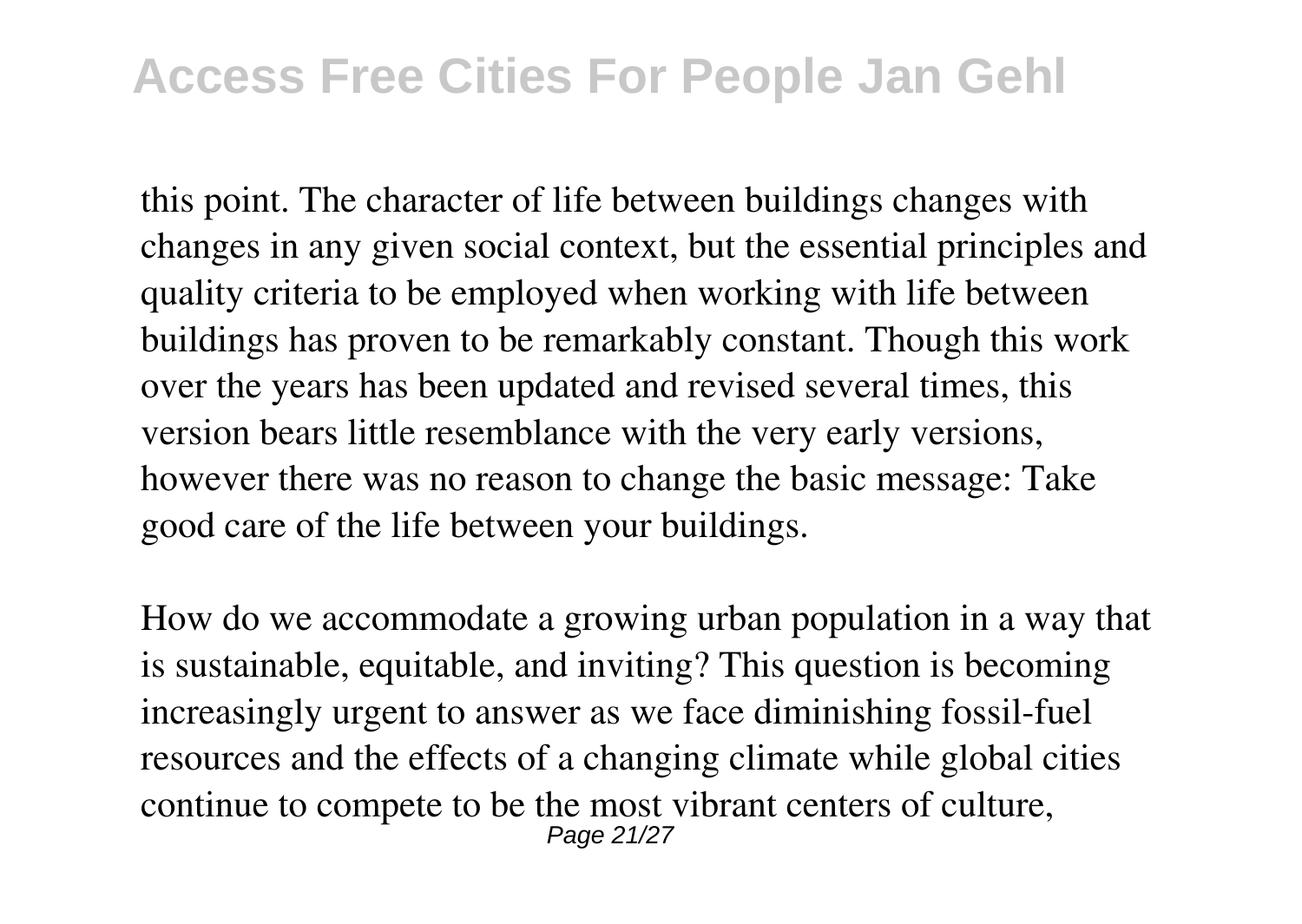knowledge, and finance. Jan Gehl has been examining this question since the 1960s, when few urban designers or planners were thinking about designing cities for people. But given the unpredictable, complex and ephemeral nature of life in cities, how can we best design public infrastructure—vital to cities for getting from place to place, or staying in place—for human use? Studying city life and understanding the factors that encourage or discourage use is the key to designing inviting public space. In How to Study Public Life Jan Gehl and Birgitte Svarre draw from their combined experience of over 50 years to provide a history of public-life study as well as methods and tools necessary to recapture city life as an important planning dimension. This type of systematic study began in earnest in the 1960s, when several researchers and journalists on different continents criticized urban planning for having forgotten Page 22/27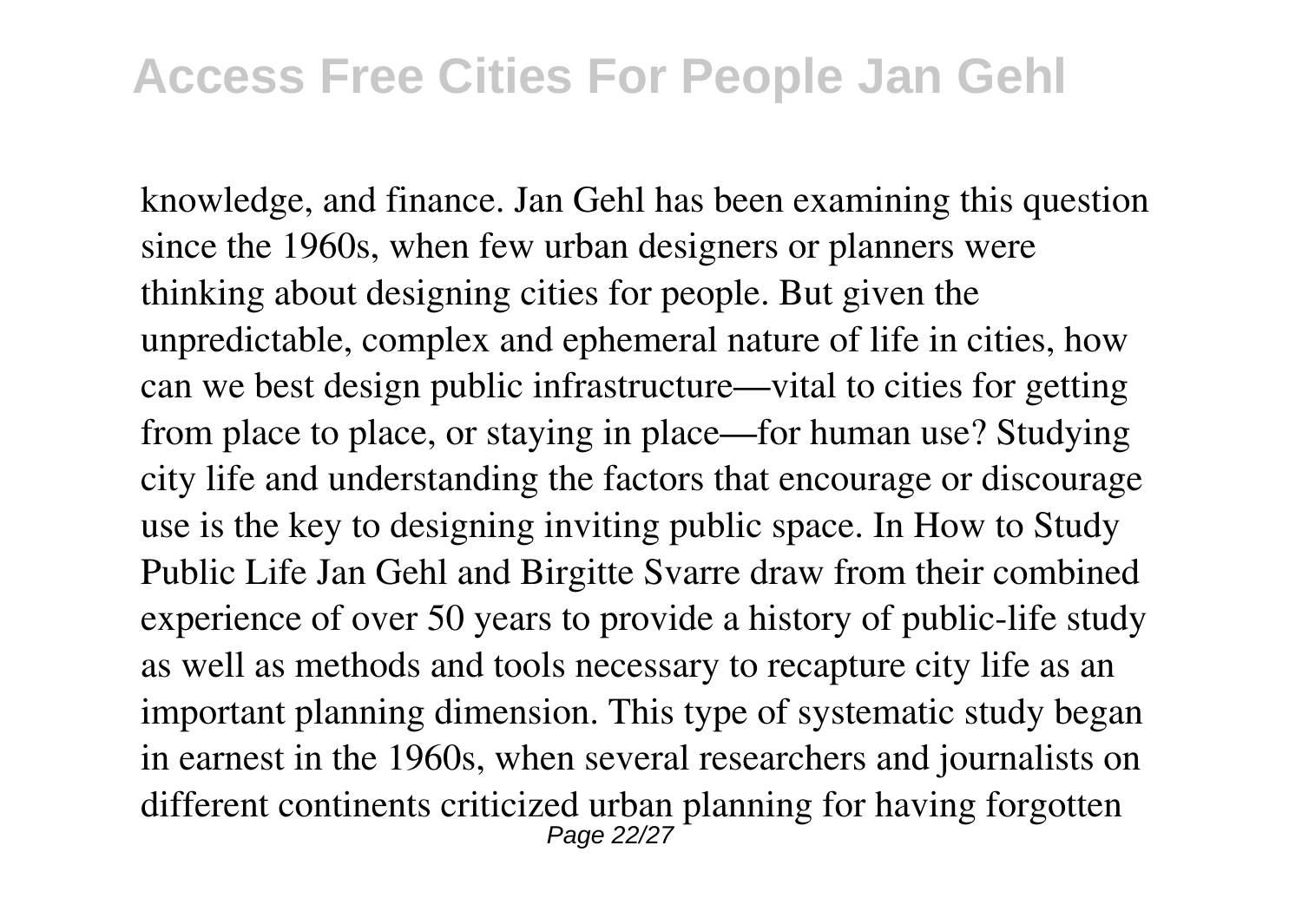life in the city. City life studies provide knowledge about human behavior in the built environment in an attempt to put it on an equal footing with knowledge about urban elements such as buildings and transport systems. Studies can be used as input in the decisionmaking process, as part of overall planning, or in designing individual projects such as streets, squares or parks. The original goal is still the goal today: to recapture city life as an important planning dimension. Anyone interested in improving city life will find inspiration, tools, and examples in this invaluable guide.

Although rarely explored in academic literature, most inhabitants and visitors interact with an urban landscape on a day-to-day basis is on the street level. Storefronts, first floor apartments, and sidewalks are the most immediate and common experience of a city. Page 23/27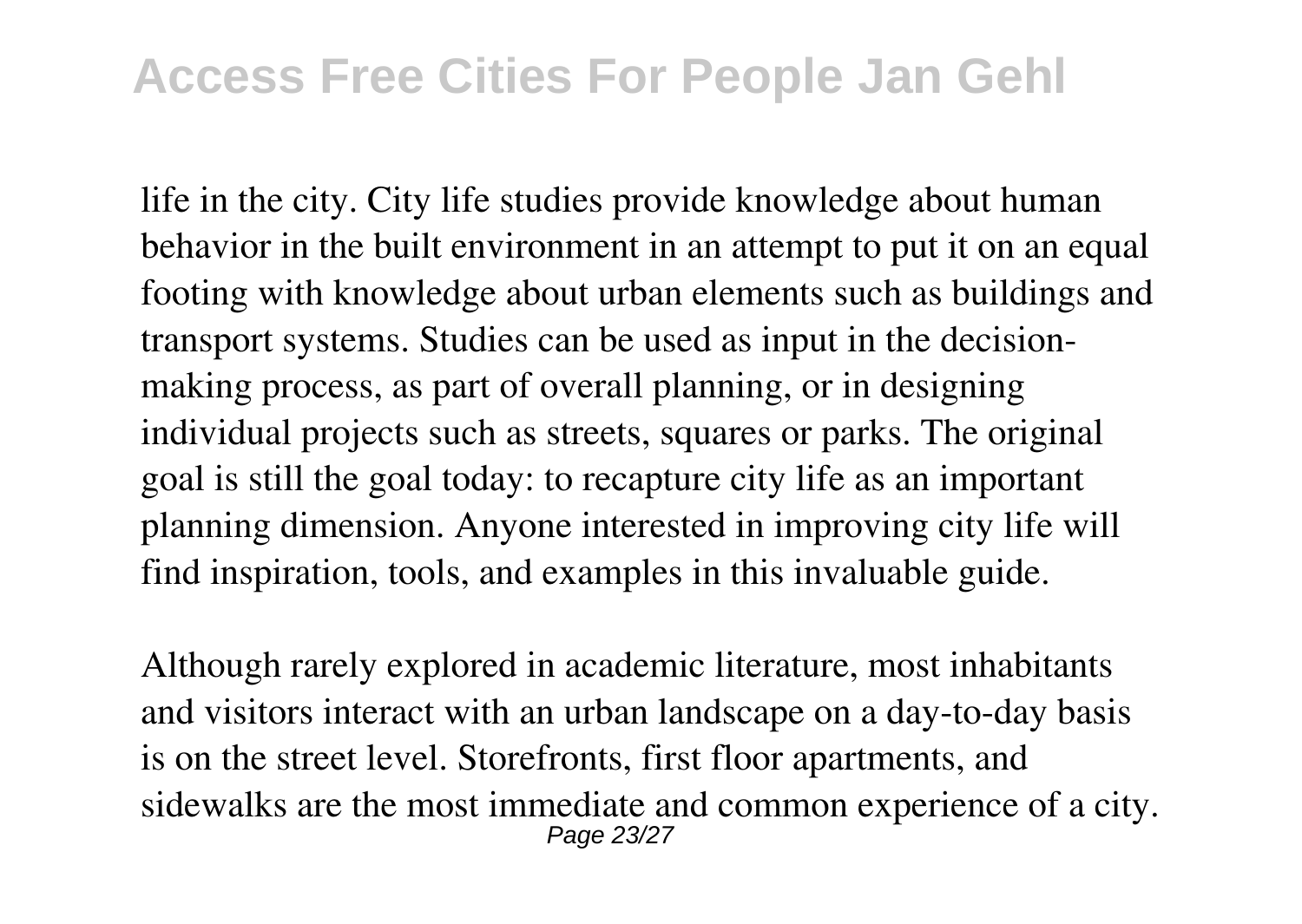These "plinths" are the ground floors that negotiate between inside and outside, the public and private spheres. The City at Eye Level qualitatively evaluates plinths by exploring specific examples from all over the world. Over twenty-five experts investigate the design, land use, and road and foot traffic in rigorously researched essays, case studies, and interviews. These pieces are supplemented by over two hundred beautiful color images and engage not only with issues in design, but also the concerns of urban communities. The editors have put together a comprehensive guide for anyone concerned with improving or building plinths, including planners, building owners, property and shop managers, designers, and architects.

The upsurge in interest in public spaces and public life over the past twenty five years has generated an impressive array of city plans, Page 24/27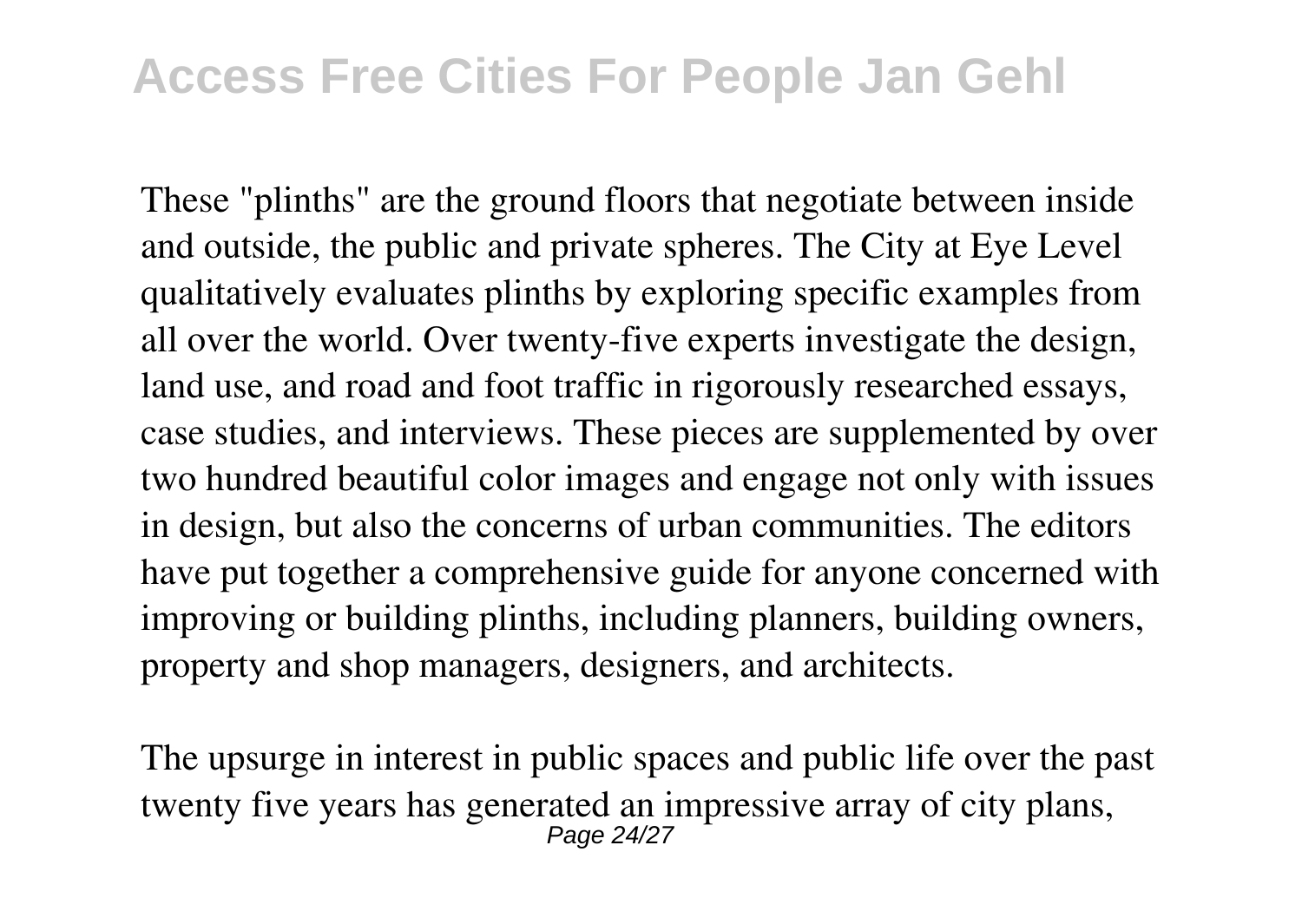public space strategies, and designs. This book presents an overview of this development and provides a detailed description of architecturally interesting and inspiring public space strategies and projects from all over the world. Nine cities with notable public space strategies were selected for special review: Barcelona, Lyon, Strasbourg, Freiburg, and Copenhagen in Europe, Portland in North America, Curitiba and Cordoba in South America, and Melbourne in Australia. In addition, thirty nine international public space projects are presented and discussed. Drawings, plans and photographs illustrate city strategies and public space projects in detail.

Jeff Speck has dedicated his career to determining what makes cities thrive. And he has boiled it down to one key factor: Page 25/27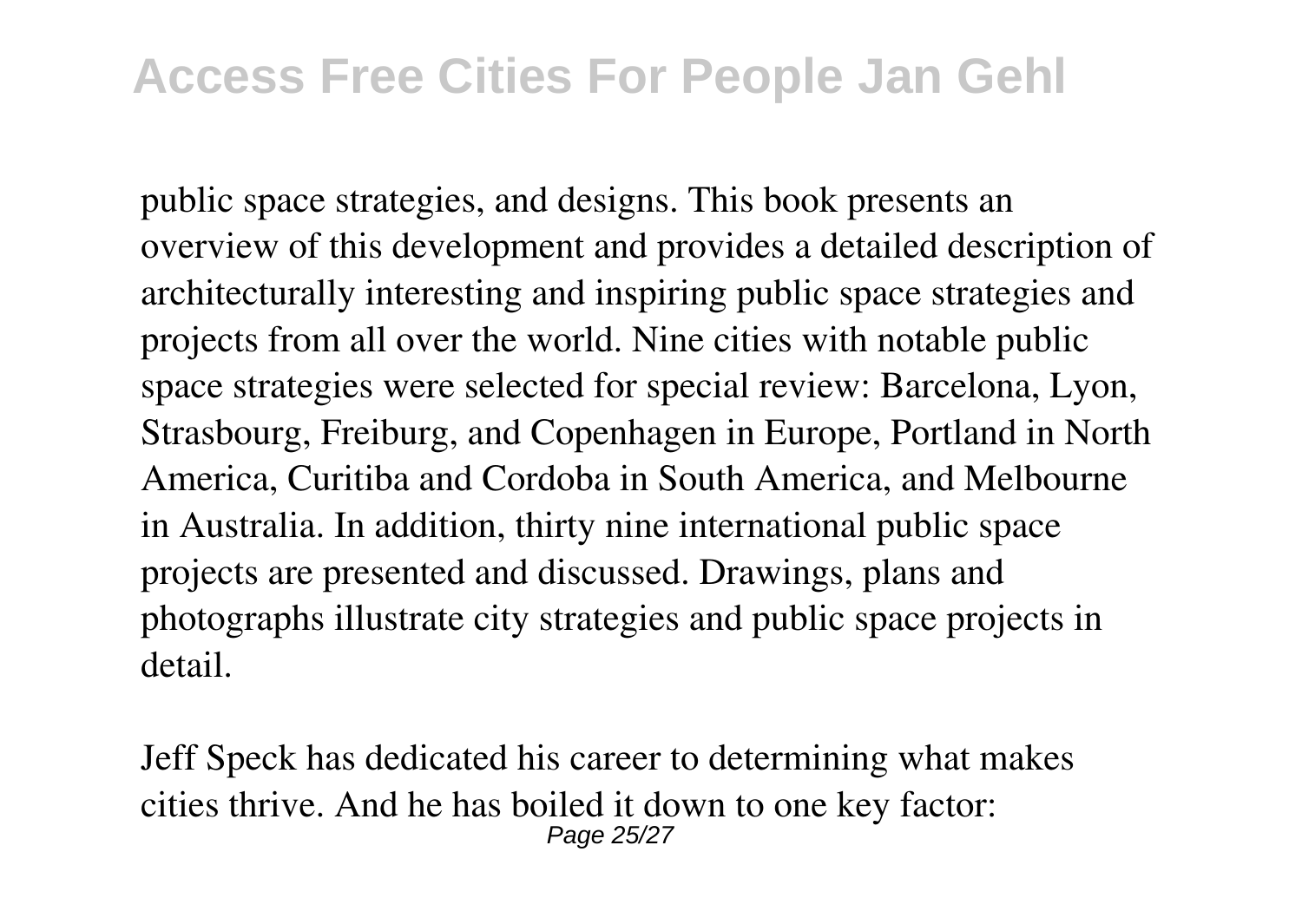walkability. The very idea of a modern metropolis evokes visions of bustling sidewalks, vital mass transit, and a vibrant, pedestrianfriendly urban core. But in the typical American city, the car is still king, and downtown is a place that's easy to drive to but often not worth arriving at. Making walkability happen is relatively easy and cheap; seeing exactly what needs to be done is the trick. In this essential new book, Speck reveals the invisible workings of the city, how simple decisions have cascading effects, and how we can all make the right choices for our communities. Bursting with sharp observations and real-world examples, giving key insight into what urban planners actually do and how places can and do change, Walkable City lays out a practical, necessary, and eminently achievable vision of how to make our normal American cities great again.